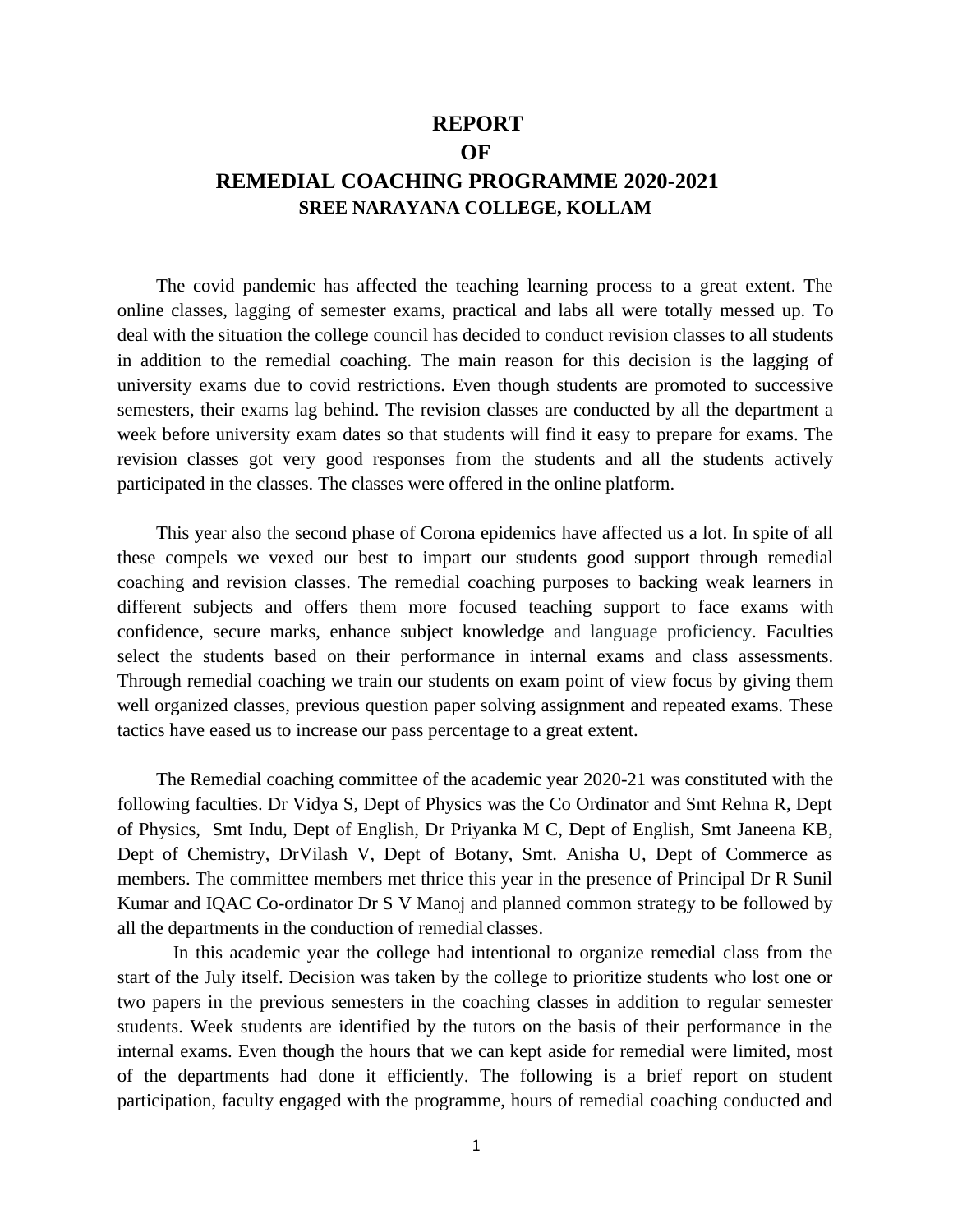feedback provided by students in our college in the academic year 2020-21, based on the data provided by the various departments.

#### **REVISION CLASSES**

Due to covid restriction University exams are delayed a lot. Even though classes were started in right time, the exams of previous semesters were not conducted. So, in order to wax this gap revision class was introduced. The revision classes were given to student a week before their exam so that they could easily collect what they studied in the previous semesters. All students participated in the revision class. All departments conducted this class for all semesters including complementary papers. Students responded very positively to this effort.

#### **STUDENTS PARTICIPATION**

The table and following illustrations show the quantitative analysis of student participation in different semesters. Of the six semesters, maximum students were enrolled in fourth semester. Fourth and third semesters together banged the highest participation of students. All departments conducted the remedial class in fourth semester. On comparing with even semesters, number of classes in odd semesters were less. The loss of working days due to the flood and afterwards tight time schedule had resulted in decrease in number of remedial class in odd sem.

|                    | I Sem          |                | <b>II</b> Sem  |                | <b>III</b> Sem |                | <b>IV Sem</b>  |                | V Sem          |                | VI Sem         |              | <b>Total</b> |
|--------------------|----------------|----------------|----------------|----------------|----------------|----------------|----------------|----------------|----------------|----------------|----------------|--------------|--------------|
| Year               | <b>Boys</b>    | <b>Girls</b>   | <b>Boys</b>    | <b>Girls</b>   | <b>Boys</b>    | <b>Girls</b>   | <b>Boys</b>    | <b>Girls</b>   | <b>Boys</b>    | <b>Girls</b>   | <b>Boys</b>    | <b>Girls</b> |              |
| <b>Malayalam</b>   | 5              | 3              | 4              | $\overline{2}$ | 8              | $\overline{3}$ | 8              | $\overline{2}$ | $\overline{7}$ | $\overline{3}$ | 5              | $\mathbf{1}$ | 59           |
| Hindi              | 5              | 3              | 4              | $\overline{7}$ | 4              | $\overline{7}$ | 3              | $\overline{4}$ | $\overline{4}$ | 3              | 1              | 6            | 51           |
| <b>Sanskrit</b>    | 6              | 4              | 6              | 6              | 9              | 8              | 7              | 8              | $\overline{2}$ | 3              | 3              | 3            | 65           |
| <b>English</b>     | 8              | 5              | $\overline{4}$ | 3              | $\overline{7}$ | $\overline{7}$ | 3              | $\overline{4}$ | 3              | 5              | $\overline{4}$ | 3            | 56           |
| <b>Economics</b>   | 5              | $\overline{7}$ | 4              | 6              | 10             | 8              | 3              | 14             | 9              | 9              | 9              | 9            | 93           |
| <b>Commerce</b>    | 6              | 3              | 5              | 5              | 4              | $\overline{7}$ | 6              | $\mathbf{1}$   | 4              | 5              | $\overline{2}$ | 7            | 55           |
| <b>Politics</b>    | 8              | $\overline{2}$ | 7              | 5              | $\overline{7}$ | 5              | 5              | 4              | 7              | 6              | 5              | 3            | 64           |
| <b>History</b>     | 5              | $\overline{2}$ | $\overline{4}$ | 6              | 5              | 5              | 5              | 5              | 4              | 3              | 3              | 3            | 50           |
| <b>Philosophy</b>  | 3              | $\overline{4}$ | 3              | $\overline{4}$ | 5              | $\overline{2}$ | 5              | $\overline{2}$ | 3              | $\overline{4}$ | 4              | 5            | 44           |
| <b>Mathematics</b> | $\overline{4}$ | $\overline{2}$ | $\overline{4}$ | $\overline{2}$ | $\overline{4}$ | $\overline{2}$ | $\overline{4}$ | $\overline{2}$ | 3              | 3              | 3              | 3            | 36           |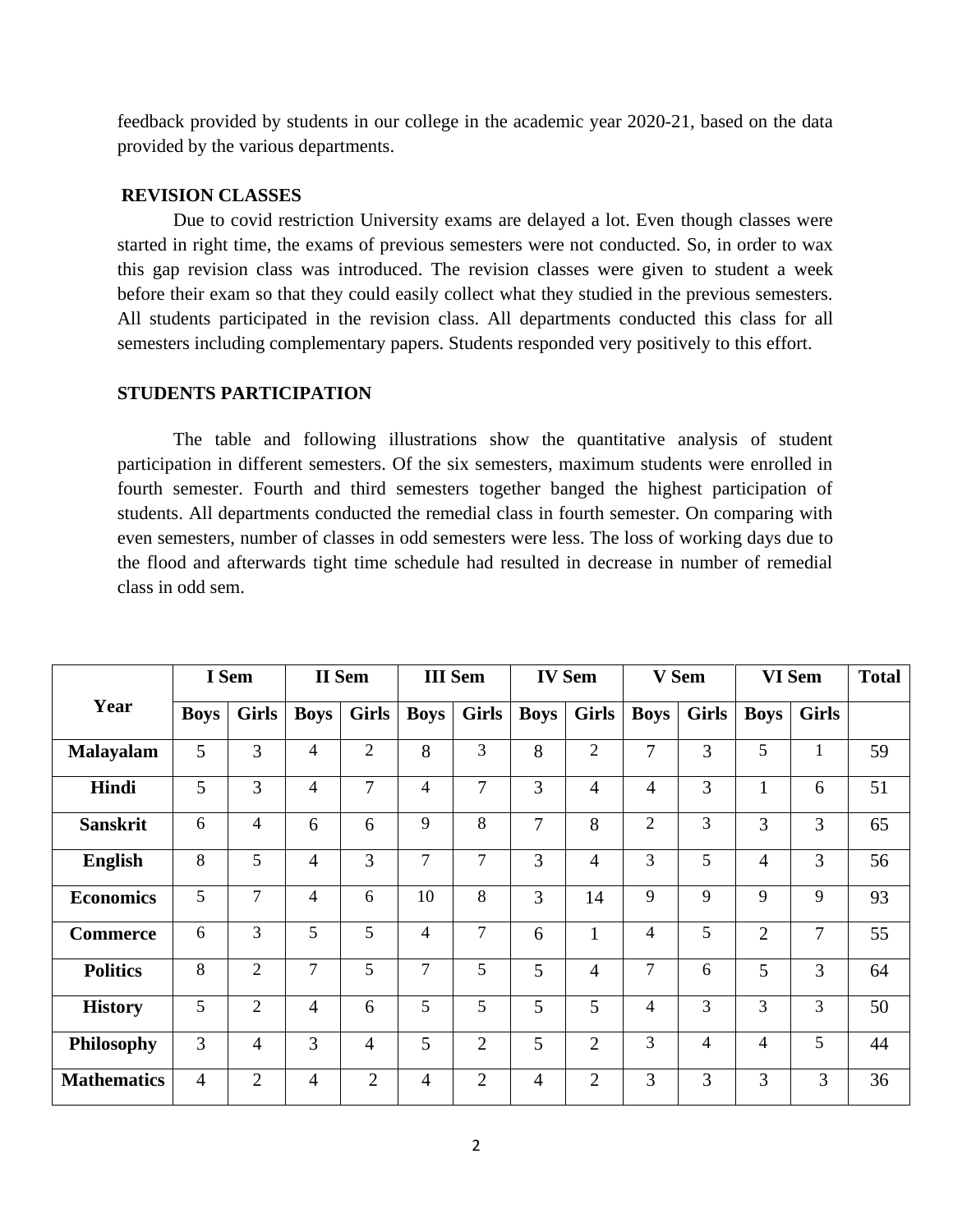| <b>Physics</b>   |     | 4 | <sub>0</sub> | 6      | 9   | 3 | 9 |     | ⇁  |     |             | h              | 70  |
|------------------|-----|---|--------------|--------|-----|---|---|-----|----|-----|-------------|----------------|-----|
| <b>Chemistry</b> |     | 6 | 4            | ↑      | 4   | ◠ | 3 | 3   | 12 | 9   | 10          | 7              | 67  |
| <b>Botany</b>    | ⇁   |   | 5            |        | ⌒   | 8 | ◠ | 13  | 6  | 3   | 5           | ⌒              | 58  |
| <b>Bio Tech.</b> | ◠   | ↑ | ◠<br>∠       | ◠<br>∠ | ↑   | ⌒ | 4 | ◠   | 4  |     |             |                | 25  |
| <b>Zoology</b>   | 7   | 4 | 6            | 5      | ⌒   | 8 | ↑ | 8   | 11 | 4   | $\mathbf Q$ | $\overline{4}$ | 64  |
| <b>Total</b>     | 157 |   |              | 134    | 161 |   |   | 144 |    | 152 | 132         |                | 857 |

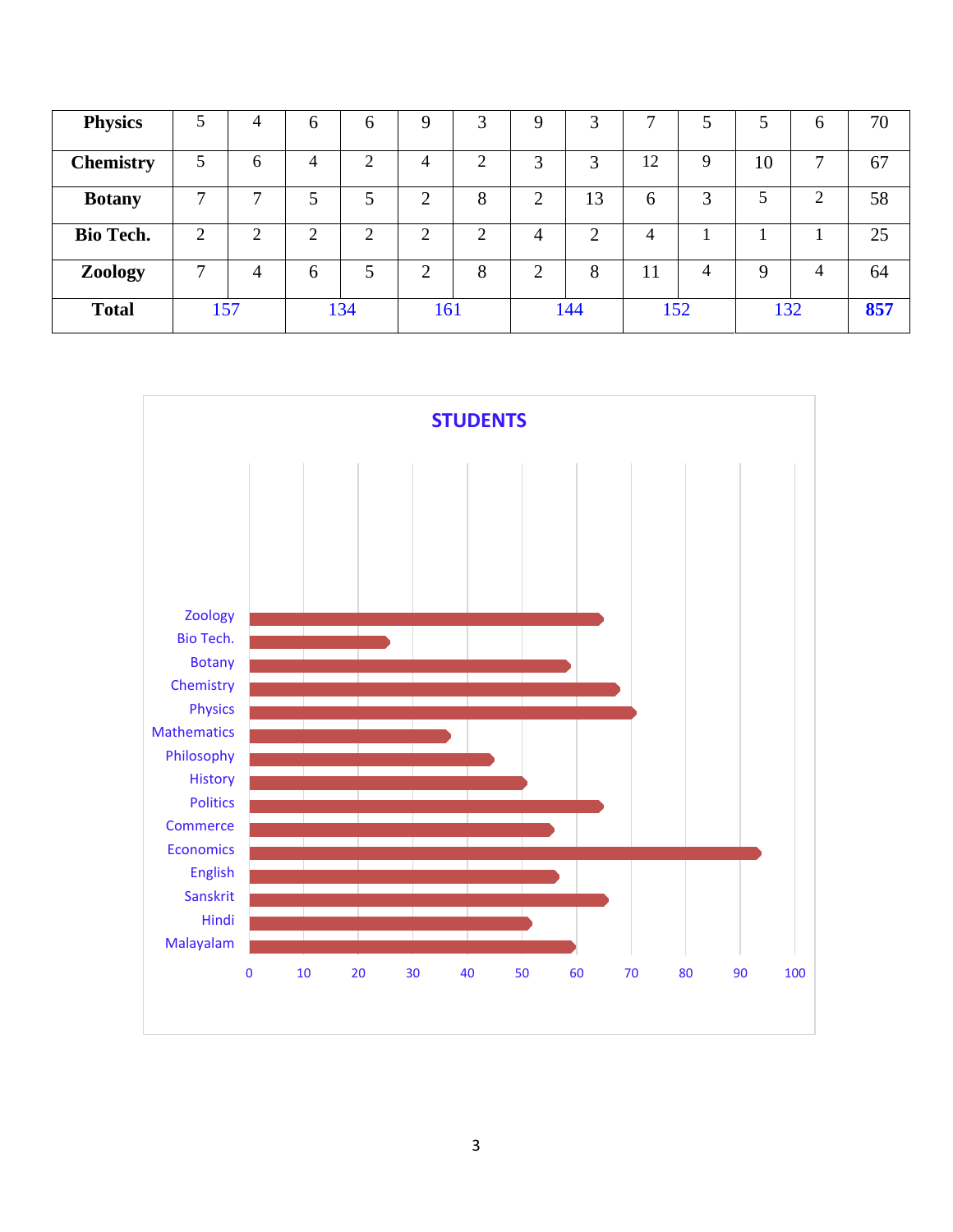

All together a total of 857 students got the benefit of remedial teaching in this academic year in various subjects. Among them 455 are boys and 402 are girls. In fourth semester alone, 152 students were given remedial classes. Third semester had greater number of students joined for remedial. Department of Economics selected highest number of students while Department of Biotechnology had the least. All the Departments conducted remedial coaching to all the Sem students besides covid restrictions. Most of the classes were conducted in online mode.

### **TEACHER'S PARTICIPATION**

Most of the departments engaged their complete faculties in taking remedial class in different semesters. Last year has highest participation rate. 70 faculties took classes in the sixth semester which is the highest participation level. In all other semesters more than 35 teachers took remedial classes. The exam-oriented training and repeated tests made the students overcome their learning difficulties. Moreover, the student teacher interaction was more live in remedial coaching hours than in regular classes.

| Year             | I Sem | II Sem | <b>III</b> Sem | <b>IV Sem</b> | V Sem | VI Sem |
|------------------|-------|--------|----------------|---------------|-------|--------|
| <b>Malayalam</b> |       |        |                |               |       |        |
| Hindi            |       |        |                |               |       |        |
| <b>Sanskrit</b>  |       |        |                |               |       |        |
| English          |       |        |                |               |       |        |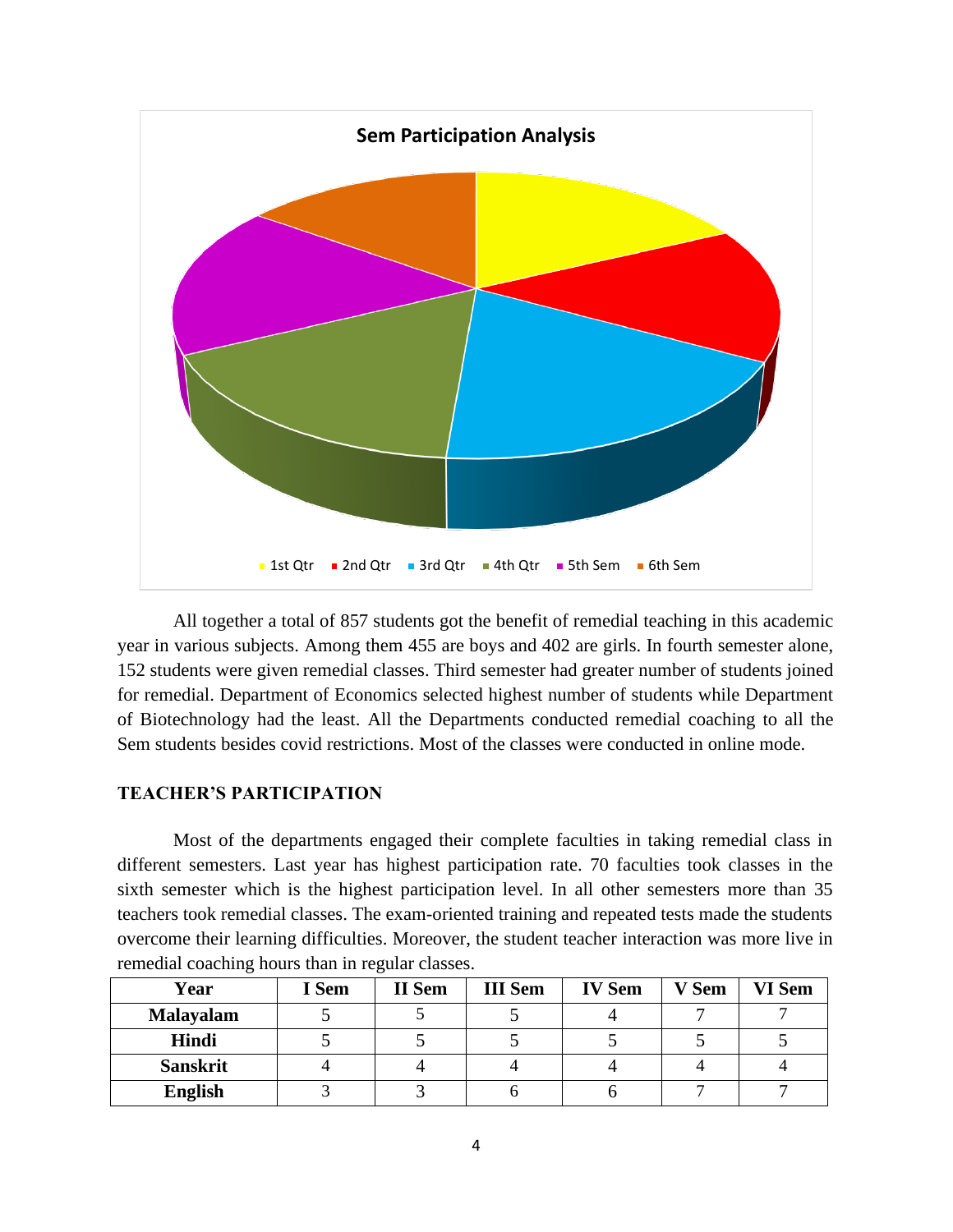| <b>Economics</b>   | $\overline{2}$ | $\overline{2}$ | 3              | 3  | 5              |                |
|--------------------|----------------|----------------|----------------|----|----------------|----------------|
| <b>Commerce</b>    | $\mathfrak{D}$ | $\overline{2}$ | 3              | っ  | 6              |                |
| <b>Politics</b>    | $\mathfrak{D}$ | $\overline{2}$ | $\overline{c}$ | ◠  | 5              |                |
| <b>History</b>     |                |                | 3              | ◠  | 5              |                |
| <b>Philosophy</b>  |                |                |                |    |                |                |
| <b>Mathematics</b> | 2              | $\overline{2}$ |                |    | $\overline{2}$ | റ              |
| <b>Physics</b>     |                | າ              | 3              | 3  | 5              |                |
| <b>Chemistry</b>   | $\overline{c}$ | $\overline{2}$ | 3              | 3  | 5              |                |
| <b>Botany</b>      | 3              | 3              | 3              | 3  | 3              |                |
| <b>Bio Tech.</b>   |                |                |                | ာ  |                | $\mathfrak{D}$ |
| Zoology            |                | 4              |                |    | 5              |                |
| <b>Total</b>       | 39             | 39             | 47             | 45 | 66             | 70             |

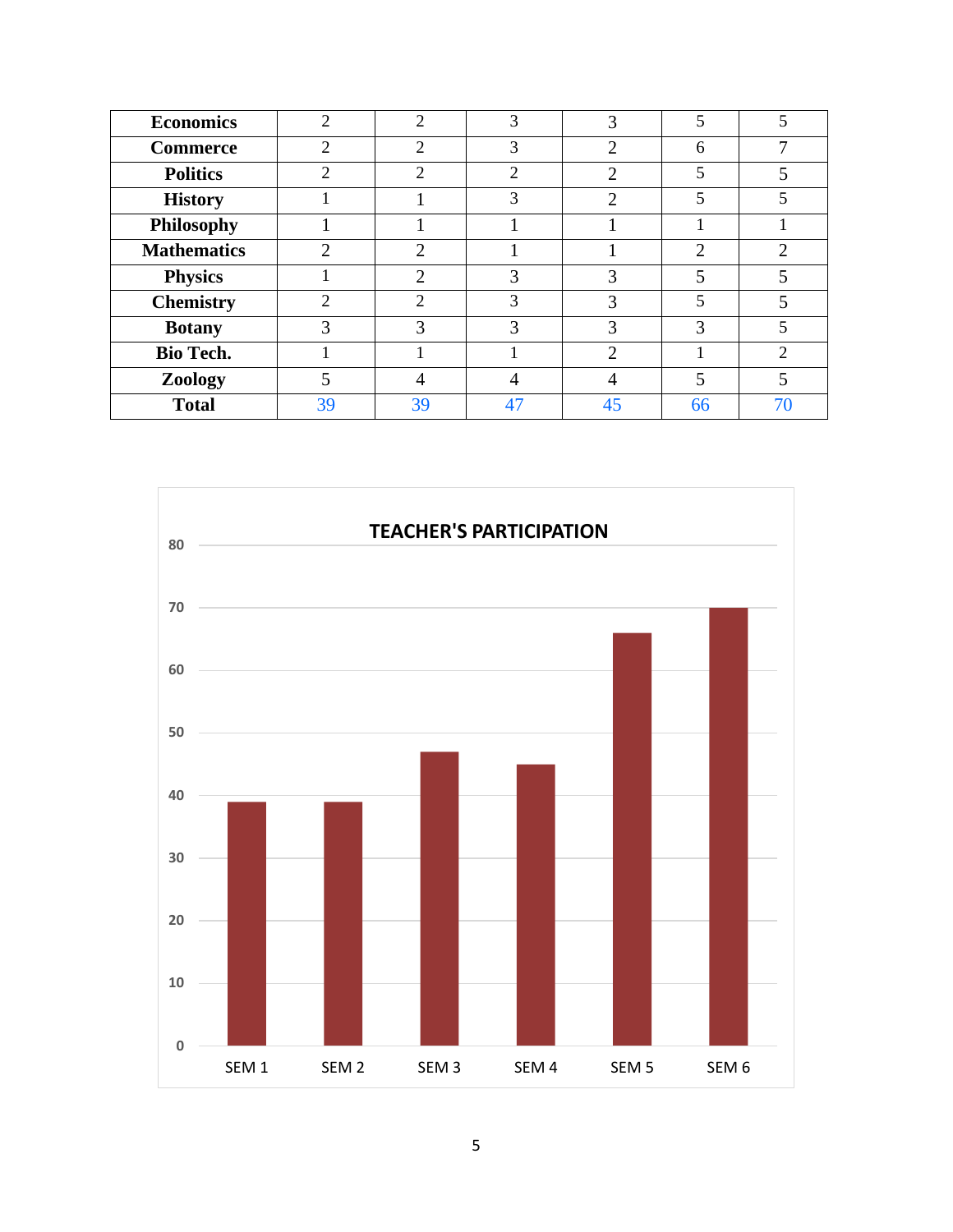#### **REMEDIAL TEACHING HOURS**

The table and illustrations given below show the details of hours dedicated to remedial coaching in each semester by various departments. Department of Zoology took maximum remedial hours Most of the departments utilized evening time as remedial hours. Maximum hours engaged were on final  $5<sup>th</sup>$  and  $6<sup>th</sup>$  semester. In total all the departments of the college have done 506 hours of remedial coaching.

|                    |                | I Sem          | <b>II</b> Sem |                | <b>III</b> Sem |                | <b>IV Sem</b>  |                | V Sem          |                | VI Sem         |                |              |
|--------------------|----------------|----------------|---------------|----------------|----------------|----------------|----------------|----------------|----------------|----------------|----------------|----------------|--------------|
| Year               | AM             | <b>PM</b>      | AM            | <b>PM</b>      | AM             | PM             | AM             | <b>PM</b>      | AM             | <b>PM</b>      | AM             | $\mathbf{PM}$  | <b>Total</b> |
| Malayalam          | 3              | $\overline{3}$ |               | $\overline{2}$ | $\overline{7}$ | $\mathbf{1}$   | 5              | $\overline{2}$ | $\overline{5}$ | $\overline{3}$ |                | 5              | 36           |
| Hindi              | 5              | 8              |               | 8              |                | $\overline{7}$ |                | 5              |                | 8              |                | 9              | 50           |
| <b>Sanskrit</b>    | $\overline{2}$ | $\overline{2}$ |               | $\overline{2}$ |                | $\overline{2}$ | $\overline{2}$ | 6              |                | $\overline{3}$ |                | 9              | 28           |
| <b>English</b>     | 3              | $\overline{3}$ |               | $\overline{2}$ |                | $\overline{3}$ |                | $\overline{2}$ |                | $\overline{4}$ |                | 6              | 23           |
| <b>Economics</b>   | $\overline{2}$ | $\overline{3}$ |               | 3              |                | $\overline{3}$ | $\overline{4}$ | 6              |                | $\overline{4}$ |                | 6              | 31           |
| <b>Commerce</b>    | $\overline{2}$ | $\overline{2}$ |               | $\overline{4}$ |                | $\overline{3}$ | $\overline{4}$ | 5              |                | 5              | 9              | 3              | 37           |
| <b>Politics</b>    | $\overline{2}$ | $\overline{2}$ |               | 5              |                | $\overline{4}$ |                | 5              |                | 5              |                | 9              | 32           |
| <b>History</b>     | $\overline{2}$ | $\mathbf{1}$   | $\mathbf{1}$  | 5              |                | $\overline{3}$ | $\overline{2}$ | $\overline{4}$ |                | 5              |                | $\overline{7}$ | 30           |
| Philosophy         | $\mathbf{1}$   | $\overline{2}$ |               | $\overline{5}$ |                | 5              |                | 5              |                | $\overline{3}$ |                | $\overline{4}$ | 25           |
| <b>Mathematics</b> | 3              | 6              |               | 6              |                | 5              |                | 6              |                | 6              |                | 6              | 38           |
| <b>Physics</b>     | $\overline{2}$ | $\overline{2}$ | 3             | 3              | 5              | $\mathbf{1}$   | 5              | $\mathbf{1}$   | 3              | $\overline{4}$ | $\overline{4}$ | $\overline{4}$ | 37           |
| <b>Chemistry</b>   | 3              | $\overline{3}$ |               | 3              |                | 5              | 5              | $\overline{2}$ |                | 5              | 6              | $\overline{4}$ | 36           |
| <b>Botany</b>      | 5              | $\overline{2}$ | 5             | $\overline{2}$ | $\overline{7}$ | $\mathbf{1}$   | $\overline{4}$ | $\mathbf{1}$   | $\overline{3}$ | $\overline{2}$ |                | 5              | 37           |
| <b>Bio Tech.</b>   | $\mathbf{1}$   | $\overline{2}$ |               | $\overline{2}$ |                | $\overline{4}$ | 5              |                |                | $\overline{3}$ |                | 3              | 20           |
| Zoology            | $\mathbf{1}$   | 6              |               | 8              | $\overline{4}$ | $\overline{4}$ | $\overline{4}$ | $\overline{4}$ | $\overline{4}$ | 6              | 3              | $\overline{2}$ | 46           |
| <b>Total</b>       |                |                |               |                |                |                |                |                |                |                |                |                | 506          |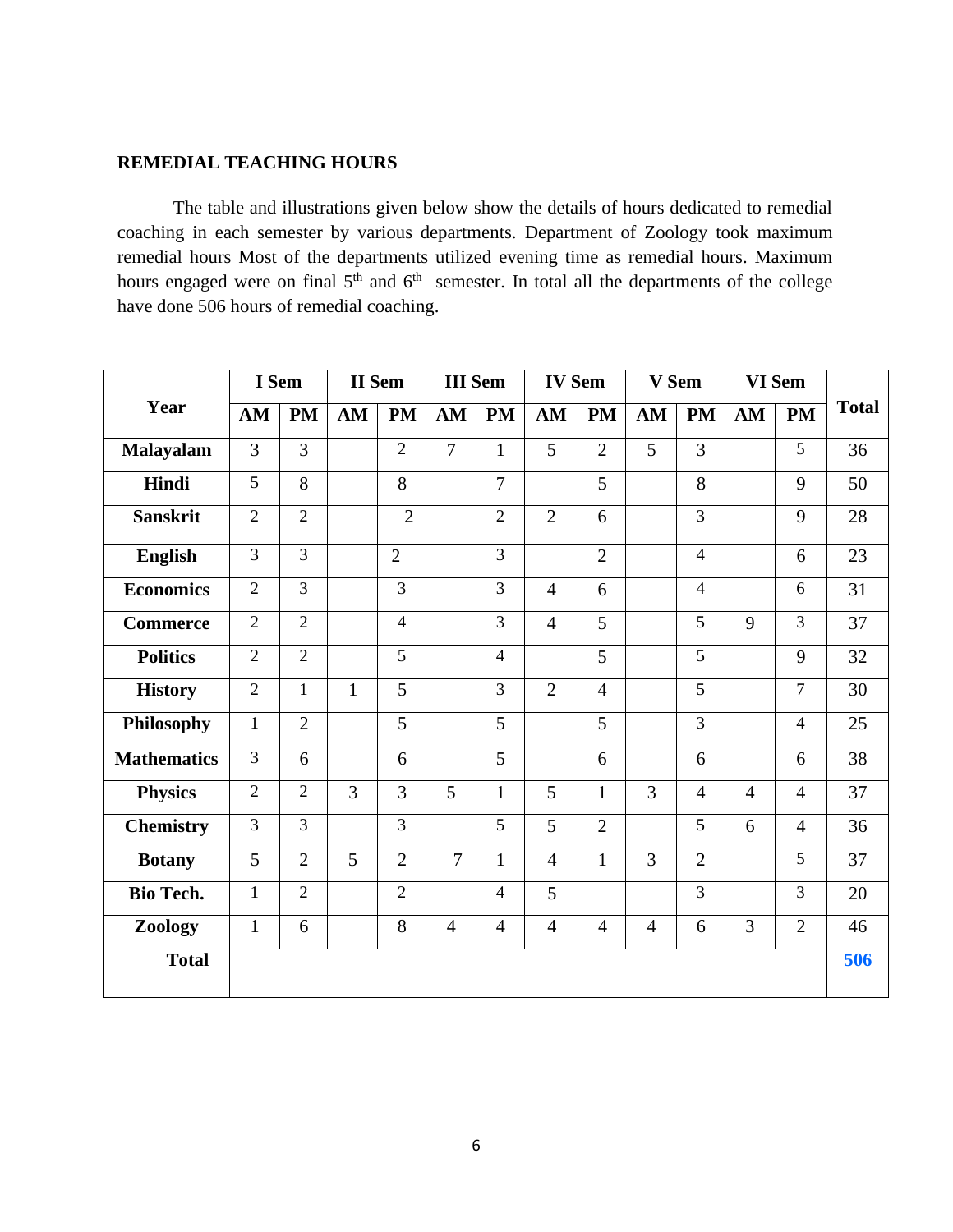

**FEEDBACK FROM STUDENTS**

.